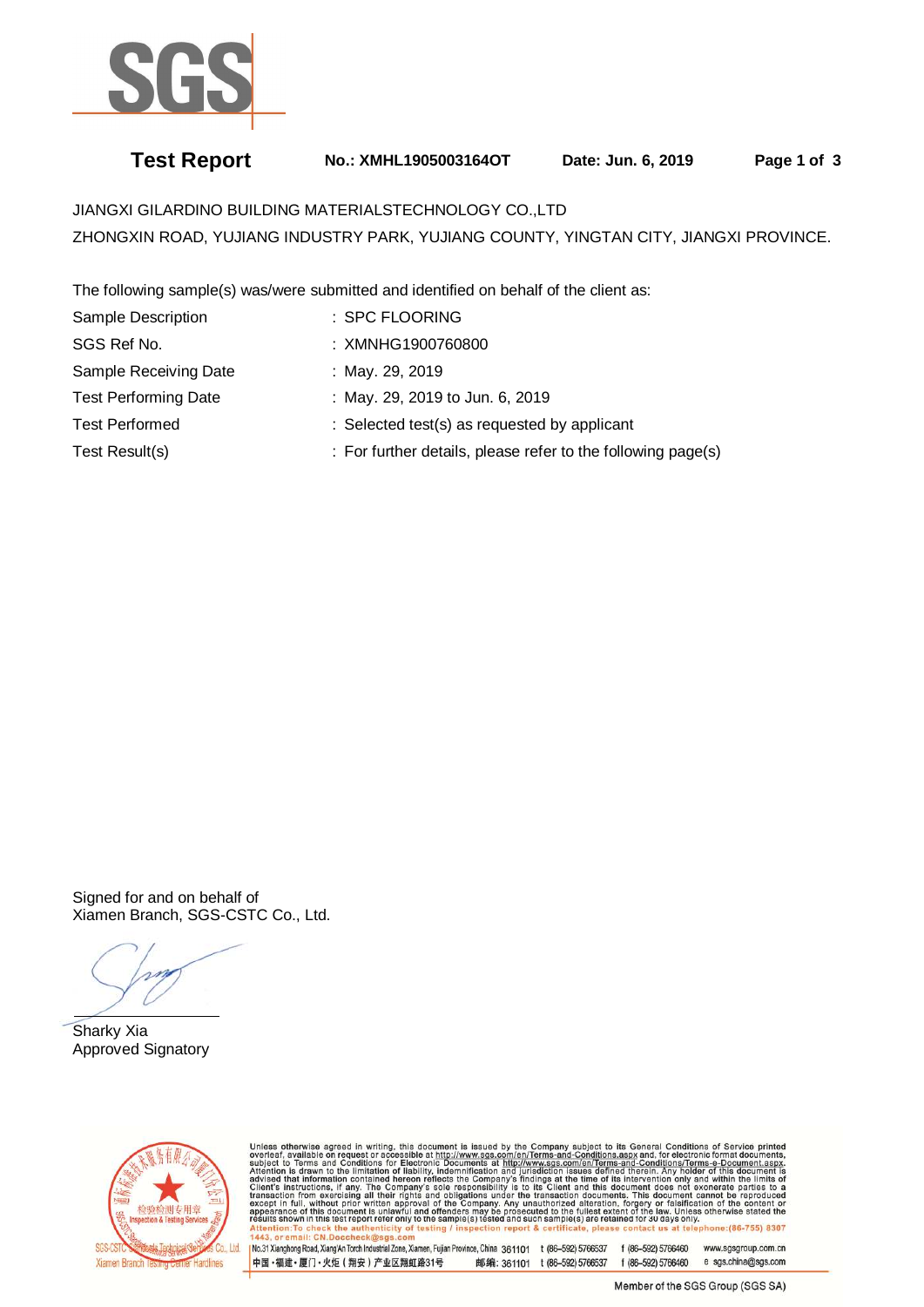

**Test Report No.: XMHL1905003164OT Date: Jun. 6, 2019 Page 2 of 3** 

Test Results :

Test Part Description :

| Specimen No.    | <b>SGS Sample ID</b> | <b>Description</b>                                        |
|-----------------|----------------------|-----------------------------------------------------------|
| SN <sub>1</sub> | XMN19-007608.001     | Brown&It-brown wood grain printing surafced plastic sheet |

Remarks :

 $(1) 1 mg/kg = 0.0001%$  (2) MDL = Method Detection Limit (3) ND = Not Detected ( < MDL )  $(4)$  "-" = Not Regulated

### **EN 71-3:2013+A3:2018-Migration of Certain Elements ( Category III: Scrapped-off toy material )**

Test Method : With reference to EN 71-3:2013+A3:2018. Analysis was performed by ICP-OES.

| Test Item(s)                      | Limit    | Unit  | <b>MDL</b> | 001       |
|-----------------------------------|----------|-------|------------|-----------|
| Soluble Aluminum(Al)              | 70000    | mg/kg | 50         | <b>ND</b> |
| Soluble Arsenic (As)              | 47       | mg/kg | 10         | <b>ND</b> |
| Soluble Boron(B)                  | 15000    | mg/kg | 50         | <b>ND</b> |
| Soluble Barium (Ba)               | 18750    | mg/kg | 50         | <b>ND</b> |
| Soluble Cadmium (Cd)              | 17       | mg/kg | 5          | ND.       |
| Soluble Cobalt(Co)                | 130      | mg/kg | 10         | <b>ND</b> |
| Soluble Chromium (III) (Cr (III)) | 460      | mg/kg | 5          | <b>ND</b> |
| Soluble Copper(Cu)                | 7700     | mg/kg | 50         | <b>ND</b> |
| Soluble Mercury (Hg)              | 94       | mg/kg | 10         | ND        |
| Soluble Manganese(Mn)             | 15000    | mg/kg | 50         | <b>ND</b> |
| Soluble Nickel(Ni)                | 930      | mg/kg | 10         | ND.       |
| Soluble Lead (Pb)                 | 23       | mg/kg | 10         | <b>ND</b> |
| Soluble Antimony (Sb)             | 560      | mg/kg | 10         | <b>ND</b> |
| Soluble Selenium (Se)             | 460      | mg/kg | 10         | ND.       |
| Soluble Zinc (Zn)                 | 46000    | mg/kg | 50         | <b>ND</b> |
| Soluble Strontium(Sr)             | 56000    | mg/kg | 50         | <b>ND</b> |
| Soluble Tin(Sn)                   | 180000.0 | mg/kg | 4.9        | <b>ND</b> |
| Soluble Organic Tin               | 12       | mg/kg |            | ND        |
| Soluble Chromium (VI)) (Cr (VI))  | 0.2      | mg/kg | 0.18       | <b>ND</b> |
|                                   |          |       |            |           |



Unless otherwise agreed in writing, this document is issued by the Company subject to its General Conditions of Service printed<br>overleaf, available on request or accessible at http://www.sgs.com/en/Terms-and-Conditions.asp

No.31 Xianghong Road, Xiang'An Torch Industrial Zone, Xiamen, Fujian Province, China 361101 t (86-592) 5766537 f (86-592) 5766460 www.sgsgroup.com.cn 中国·福建·厦门·火炬 (翔安) 产业区翔虹路31号 邮编: 361101 t (86-592) 5766537 f (86-592) 5766460 e sgs.china@sgs.com